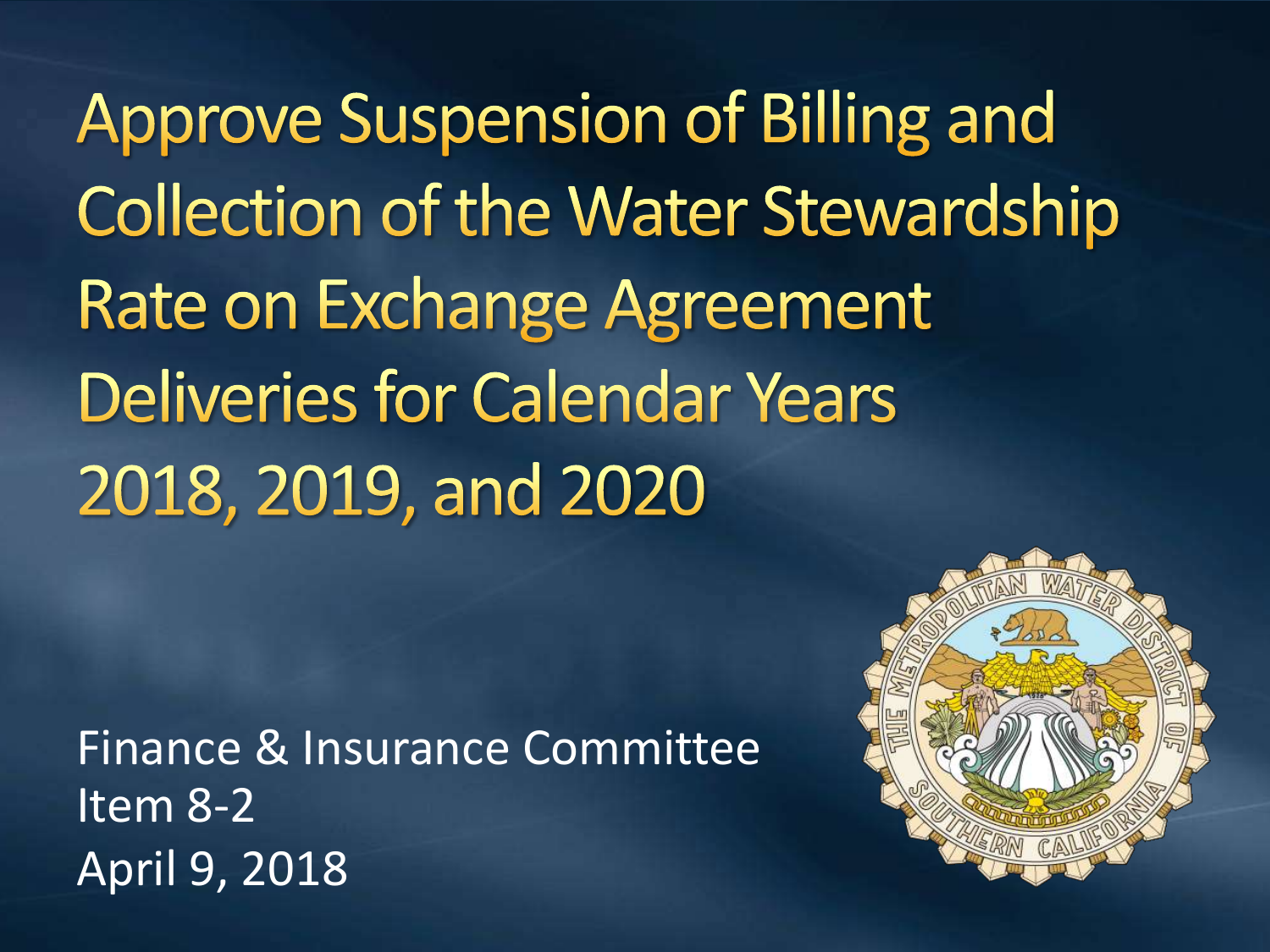**Background and Overview** • 2003 exchange agreement with SDCWA **Water Stewardship Rate currently collected and** set aside pursuant to dispute/litigation **• SDCWA v. Metropolitan, Appellate Decision** Court held Administrative Record for CYs 2011-2014 did not support WSR Cost allocation for those years WSR Allocation merits further study for future years, but not mandated by the decision **Current administrative record supports the** allocation to transportation rates

Finance & Insurance Committee The Item 8 -2 Slide 2 April 9, 2018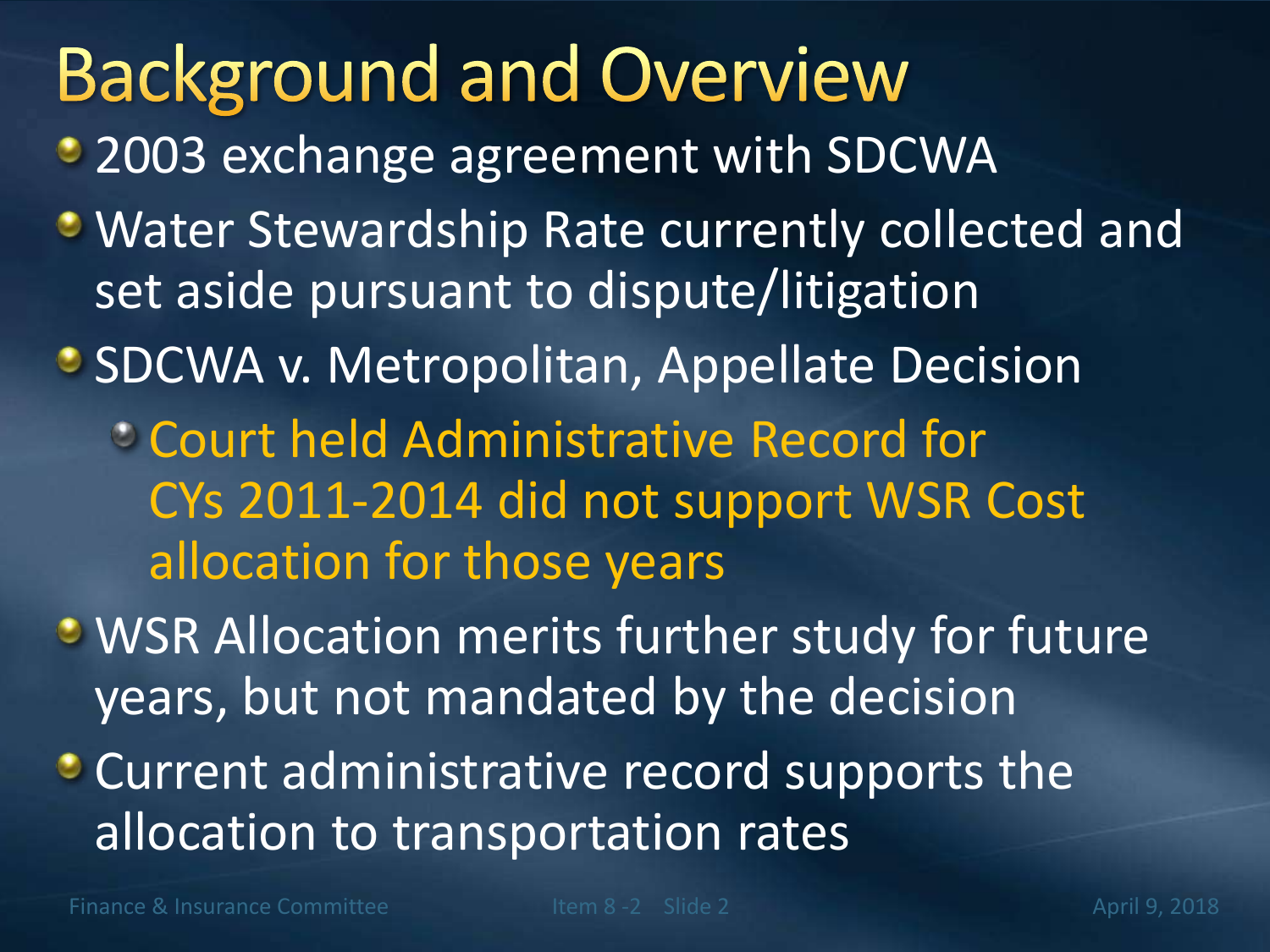# **Water Stewardship Rate (WSR)**

- **Recovers the costs of the Conservation Credits** Program (CCP) and the Local Resource Programs (LRP), including the departmental labor, and vendor administration costs for these programs (Demand Management costs)
- **Increasing by \$14/AF in 2019 to from \$55/AF** to \$69/AF due to the increase in CCP expenditures and messaging

**Decreasing by \$4/AF in 2020 from \$69/AF** to \$65/AF due to decreased LRP costs and an increase in budgeted water transactions of 50 TAF in FY 2019/20

Finance & Insurance Committee Item 8 -2 Slide 3 April 9, 2018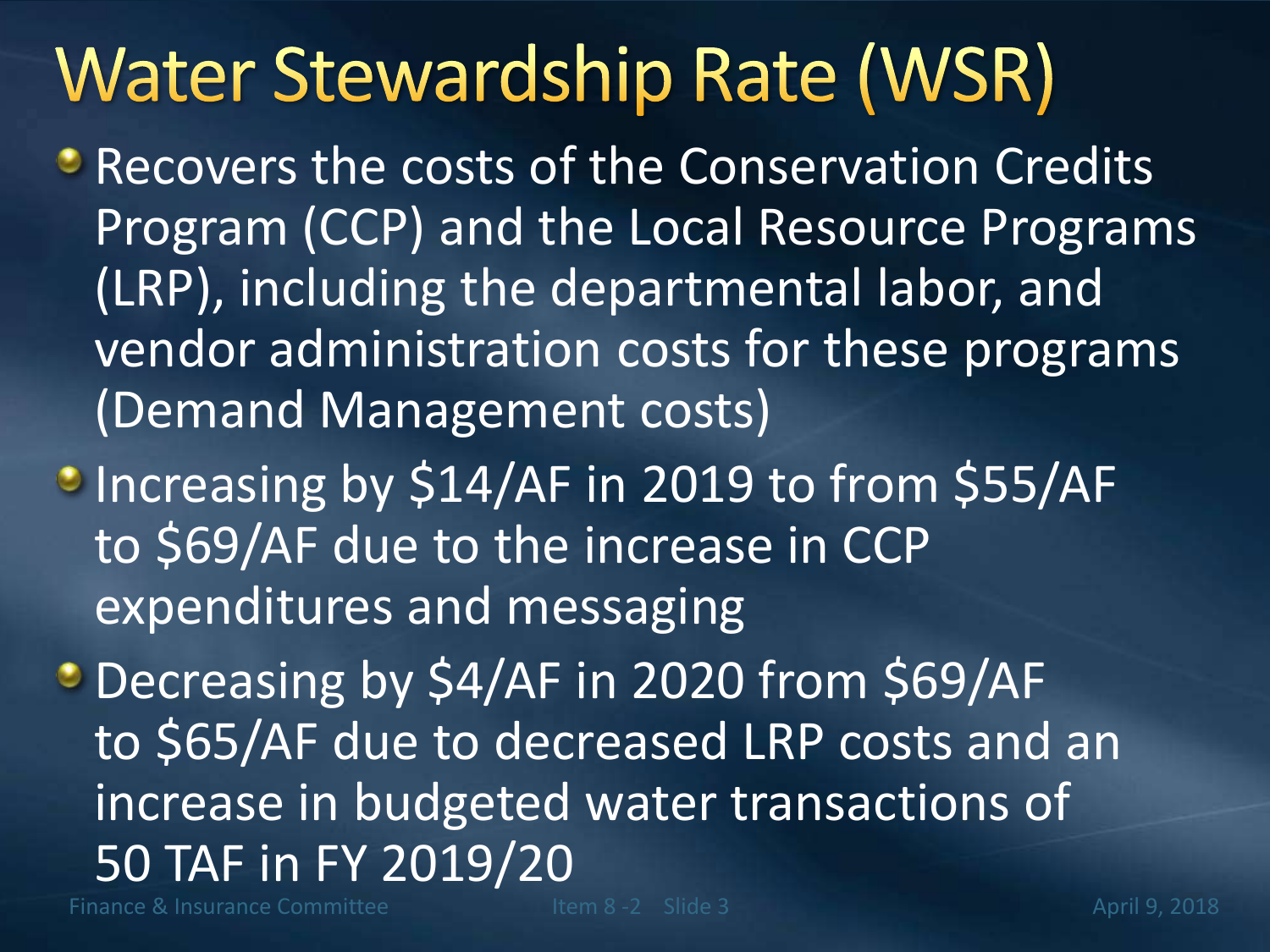### **Proposed Study of Demand Management Costs**

- **Transparent process working with the Board** and Member Agencies to further study and determine most appropriate cost allocation of the Demand Management cost function
- **Process may take up to two years to complete** and staff expects to propose results be incorporated in
	- the next biennial budget, FY 2020/21 and FY 2021/22, and
	- <sup>o</sup> in rate setting effective January 1, 2021 and January 1, 2022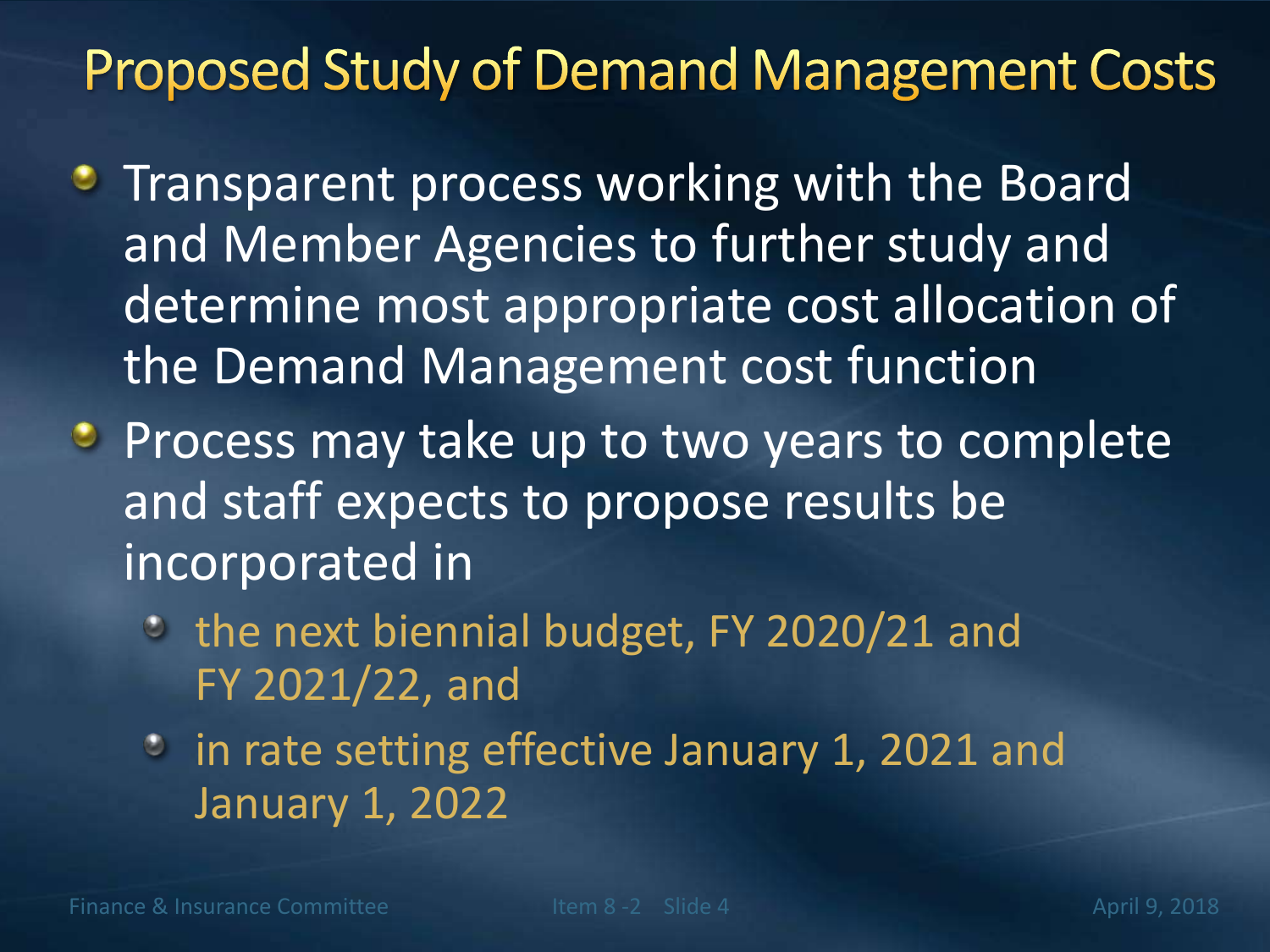### **Proposed Study of Demand Management Costs**

- During study period, it is proposed to suspend billing ٠ the WSR on exchange agreement deliveries in CYs 2019 and 2020; forego collection during study period
- Additionally, suspend billing and collecting WSR on exchange agreement deliveries in CY 2018
- Total potential effect of the proposed suspension from lower revenues is approximately \$46 million

|                                | <b>CY 2018</b> | <b>CY 2019</b> | CY 2020 1    | <b>Total</b> |
|--------------------------------|----------------|----------------|--------------|--------------|
| <b>Exchange Deliveries, AF</b> | 212,000        | 242,000        | 274,000      | 728,000      |
| WSR Revenues on Exchange       | \$11,660,000   | \$16,698,000   | \$17,810,000 | \$46,168,000 |

Finance & Insurance Committee Item 8 -2 Slide 5 April 9, 2018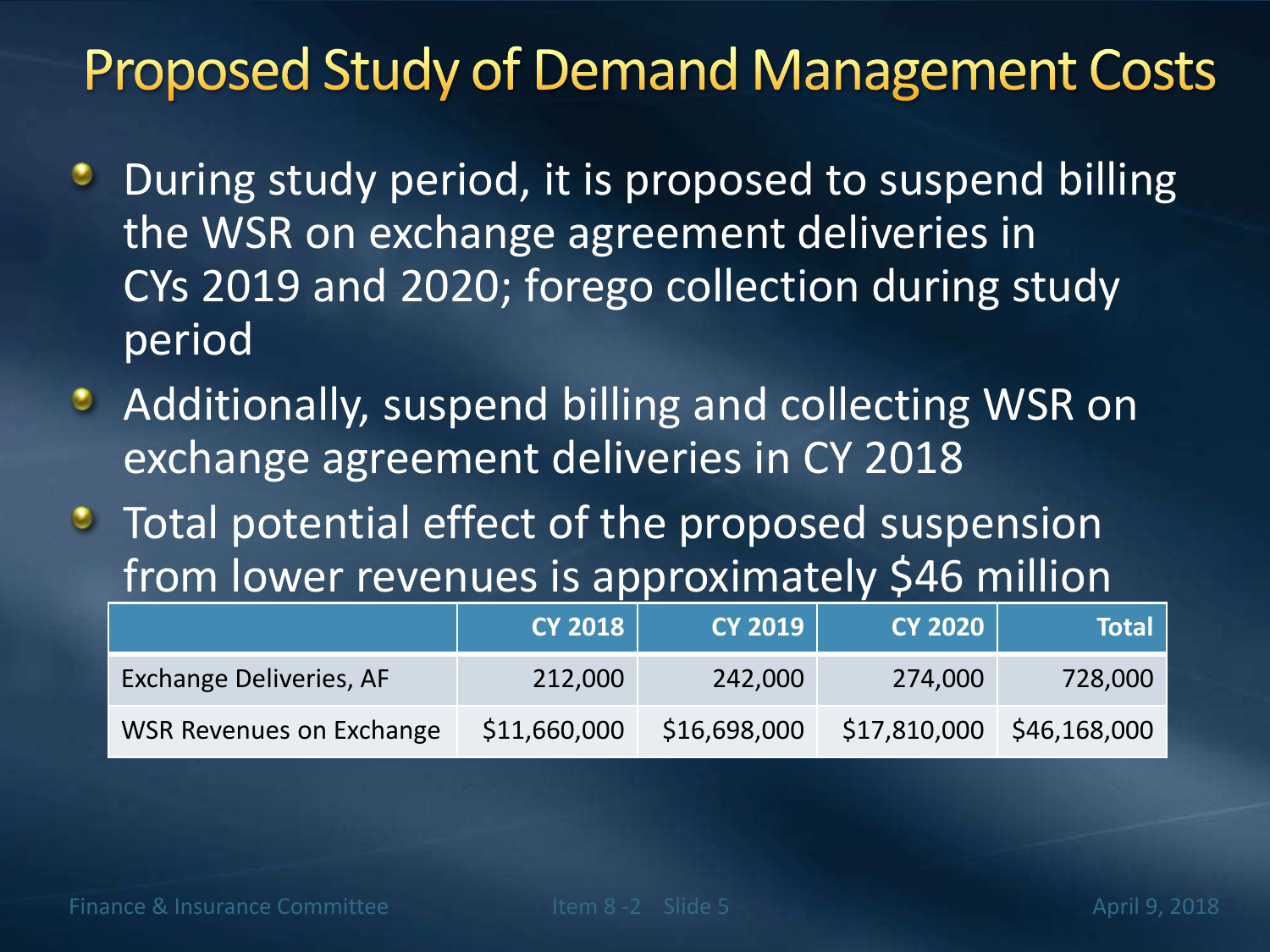# **Board Options**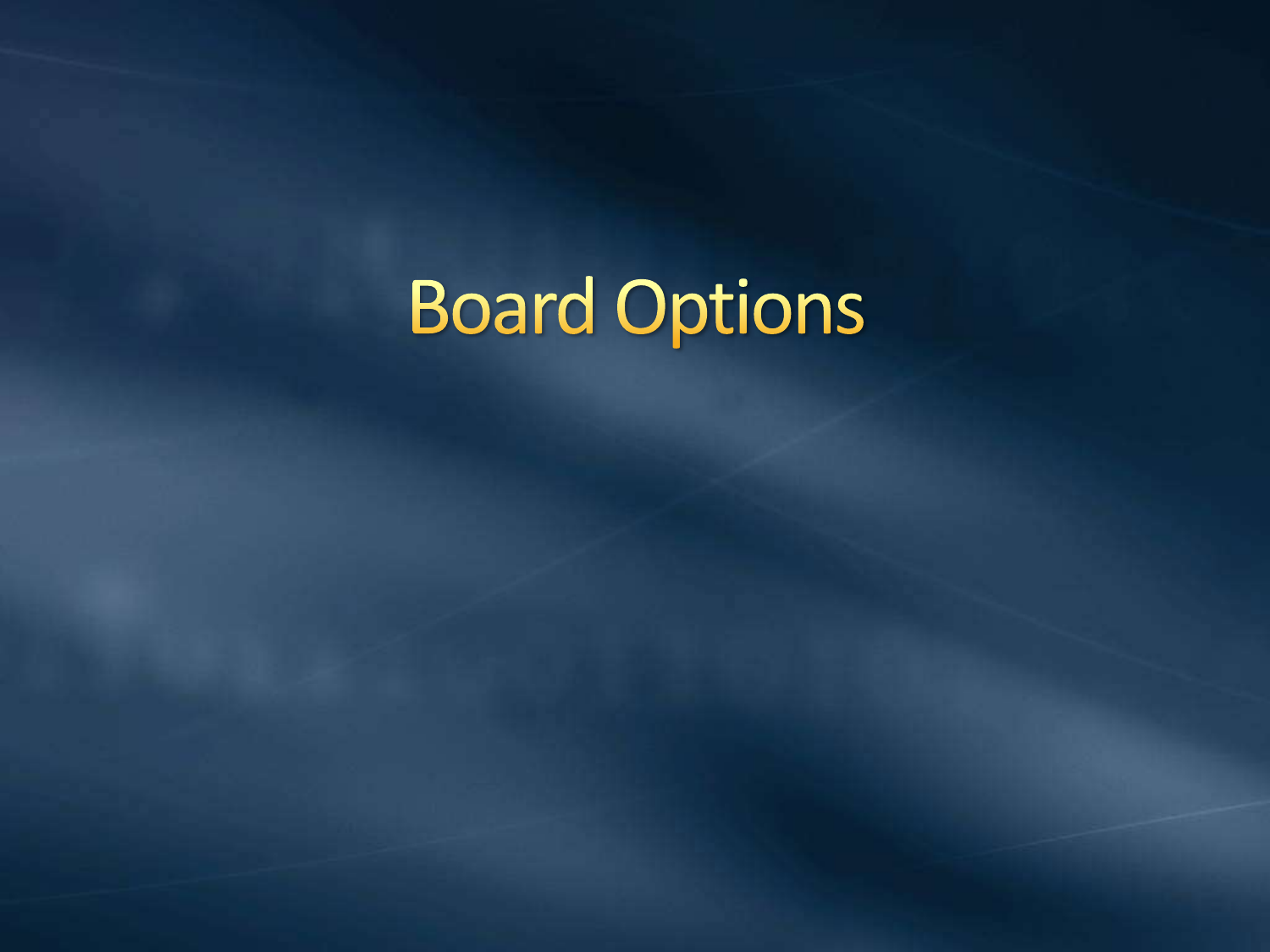## Recommendation

Option #1 - Adopt the CEQA determination, and ٠ a) Approve suspension of billing and collection of the Water Stewardship Rate on exchange agreement deliveries to SDCWA for calendar years 2019 and 2020 during the Demand Management cost allocation study period, and

b) Suspend billing and collection of the Water Stewardship Rate for calendar year 2018.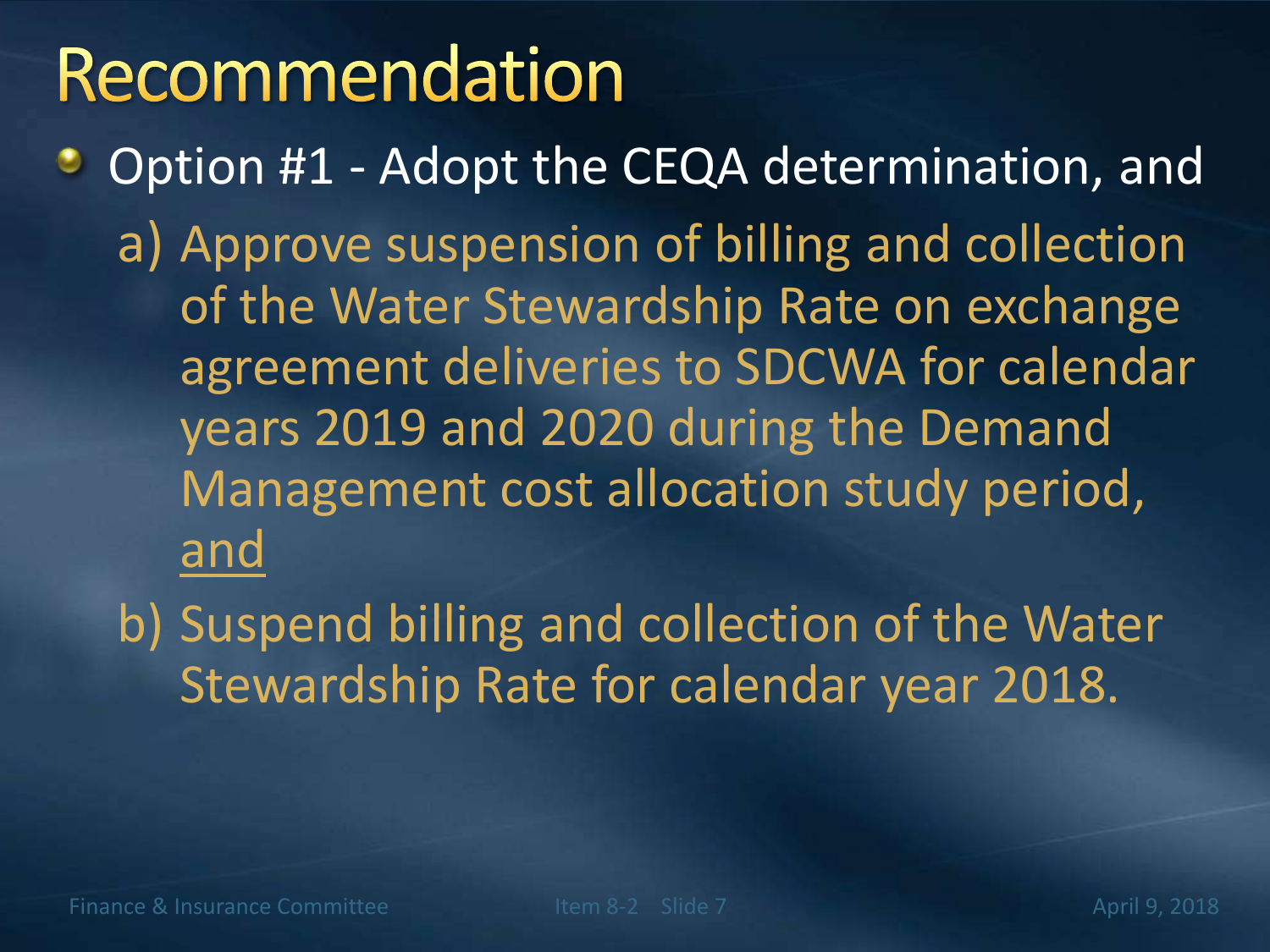## Recommendation

#### Option #2: ٠

• Do not approve the proposal to suspend the billing and collection of the Water Stewardship Rate on exchange agreement deliveries to SDCWA during the Demand Management cost allocation study period for Calendar Years 2018, 2019, and 2020.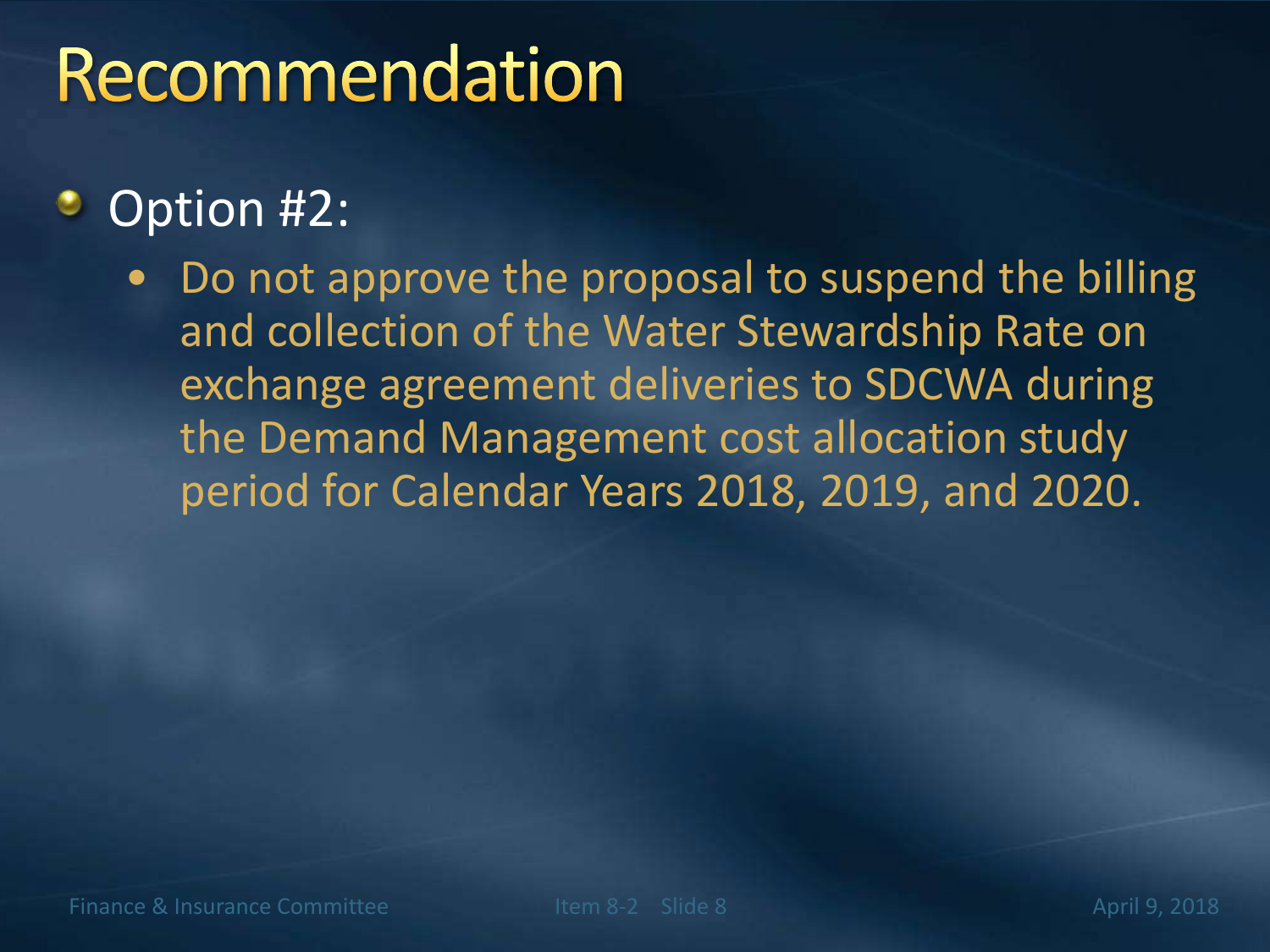# **Staff Recommendation**

#### Option #1 ۰